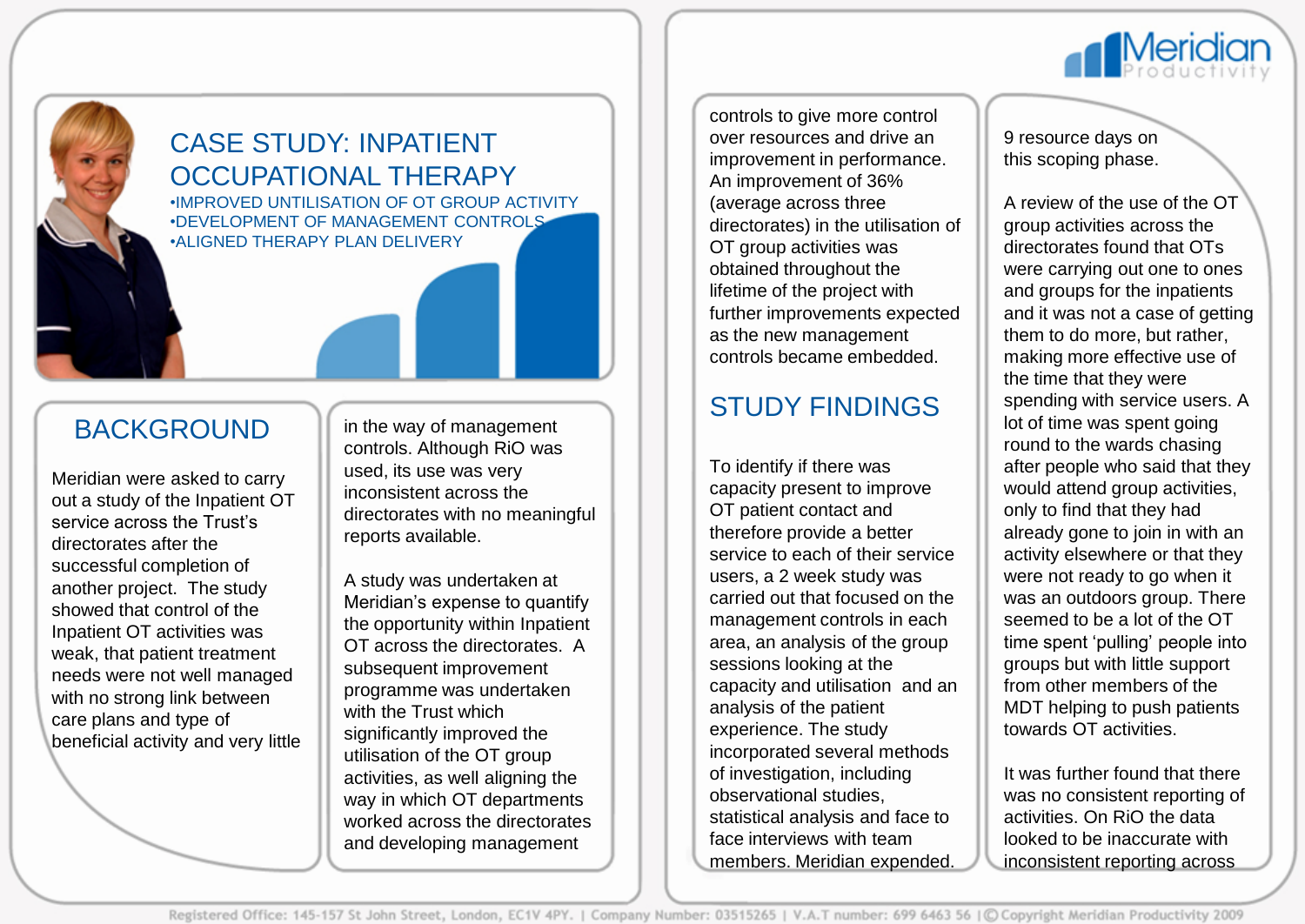## CASE STUDY: INPATIENT OCCUPATIONAL THERAPY

the teams. In addition, there was no patient centred reporting to show what OT interventions the patients on each ward had received in any one week. In addition, only one directorate reported the attendance figures at each OT group. The overall utilisation of OT groups for the month we focused on was 34% leaving clear capacity to increase OT contacts without increasing the number of OT group activities or one to one interventions.

# **OBJECTIVES**

Through the analysis work carried out, Meridian concluded that there was sufficient opportunity to warrant the Trust taking action to improve utilisation of current OT activity as well as to develop management controls that would give the Head OTs far greater control over their resources and therefore to be

better able to manage their budgets effectively going forwards. The Trust had made it clear that they were not looking to make savings from this project but that rather they wanted to ensure the effective utilisation of the OT resource across the Trust and improve the care and experience of the inpatients. On this basis, Meridian entered into an improvement programme with the Trust with the following key goals:

- 1. To develop and install management controls across all directorates
- 2. To define group session availability and patient access availability

3. Implement a group performance format to show utilisation

4. Agree and implement a 'push' of nominated patients into group sessions from members of the MDT working alongside the OTs on the wards

5. Develop Group Availability Guidelines across the Trust

This was reinforced with a series of workshops held with the Head OTs to ensure that they had a clear understanding of the benefits of having a management control system that was in alignment across all of the teams, to agree targets, develop the new controls required and understand how to implement these with their teams. One to ones were held between the workshops to follow up on agreed actions and ensure that any local needs were taken into account.

### PROJECT RESULTS

An average **36%** improvement against historically reported figures in utilisation of Inpatient OT group sessions, against a proposed **20%** improvement.

The programme produced a clear set of management controls which generated transparency across the Directorates allowing the Strategic Lead for OT to receive reports across all

teams that were in alignment. For the first time, all stakeholders had immediate access to the 'true' utilisation of the OT Group activities and the amount of Face to Face time (One to One and Group interventions) OTs were spending with patients in any given week or month.

**Meridian** 

As well as giving all important management information, the programme also had many successes in quality, behaviour change and improved system utilisation. These deliverables were as follows:

#### •Quality

Utilisation of each group can now be clearly seen together with the costs per patient attending. This allows the Head OTs to make better decisions in how to spend their budgets when reviewing the OT groups.

Head OTs discussed with the Clinical Directors the need for support from consultants in encouraging patients to attend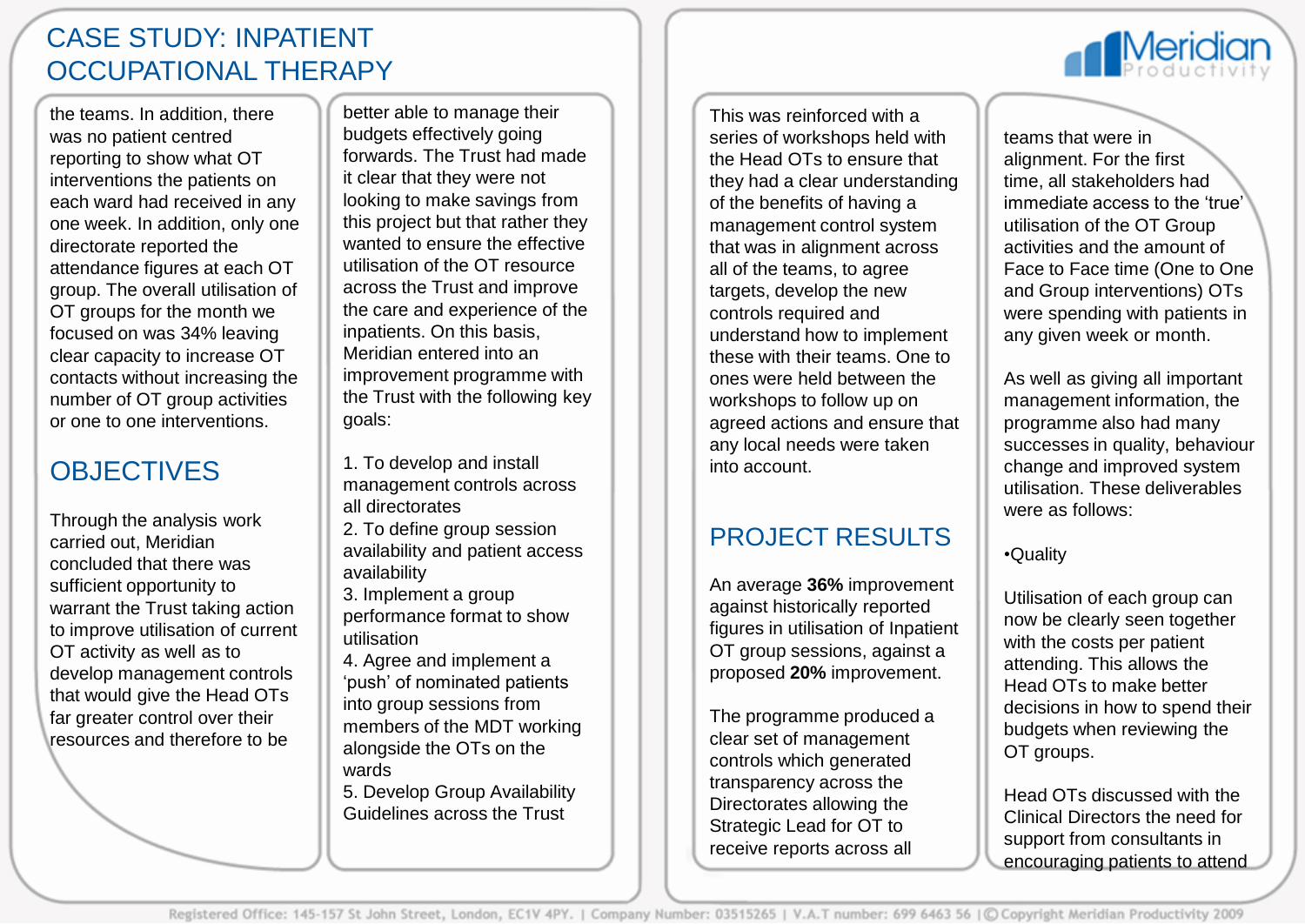### CASE STUDY: INPATIENT OCCUPATIONAL THERAPY

the OT groups that are recommended to them. There was a positive reception to this with the clinical directors rolling this down at their Consultants meetings so that OT activity gained more support from the consultants on each ward.

Booklets explaining the purpose and activities of each of the OT groups have been produced giving patients a clearer idea of what to expect by attending. These also allow consultants and nurses to gain a clear understanding of the different groups and ensure any recommendations are appropriate.

Clear management control provides Head OTs with accurate reports on the amount of Face to Face time each of their OTs or OTAs has spent with patients in any given week or month. These can be compared against the

targets agreed to drive performance

Group Availability guidelines developed in the workshops with the Head OTs give a clear framework for the provision of Group Activities whilst allowing for variances between the different directorates to be taken into account.

A 'Rolling Needs Analysis' shows the main OT needs for each service user, broken down by category such as Recovery, Social, Creative, Fitness, Life Skills etc. As assessed by the OTs. Having this information enables each Directorate to ensure that the percentage offering of each type of activity is in alignment with demand and so the groups reflect the provision of activities best matched to address the therapeutic needs of their patients.

Greater cooperation amongst the MDT with discussions taking place as to how groups are to be provided rather than just assuming it is the other discipline's responsibility.

Cancellation protocols agreed and rolled out across each team ensure any cancellations are valid and that these are reflected on the timetables on display on each ward. They also put more responsibility on the OT for arranging cover for their groups when they are away.

#### •System

Implementation of the weekly / monthly management reports together with follow-up in the monthly Head OT meetings will help to drive improvement in OT face to face time with patients.

Ward round time is now captured on RiO in a consistent format across all teams and is included in the weekly / monthly reports. This allows the sometimes considerable variation in the amount of time spent in rounds to be taken into account and addressed with the individual consultants running the ward rounds.

The Head/Lead OTs can see the number of patients on each ward with OT referrals and the number of one to one and group interventions each patient has received each week, thereby ensuring that patients are receiving OT interventions in accordance with their care plan and highlighting where action needs to be taken.

OTs and OTAs are now more focused on their face to face time now that it is being reported, asking to see the weekly reports to ensure that they have achieved their targets each week.

### PROJECT RISKS

Throughout the project, there were risks identified which had to be effectively managed. These risks, along with the steps taken to mitigate them, were as follows:

1. Risk – The existing culture. There had been a great deal of